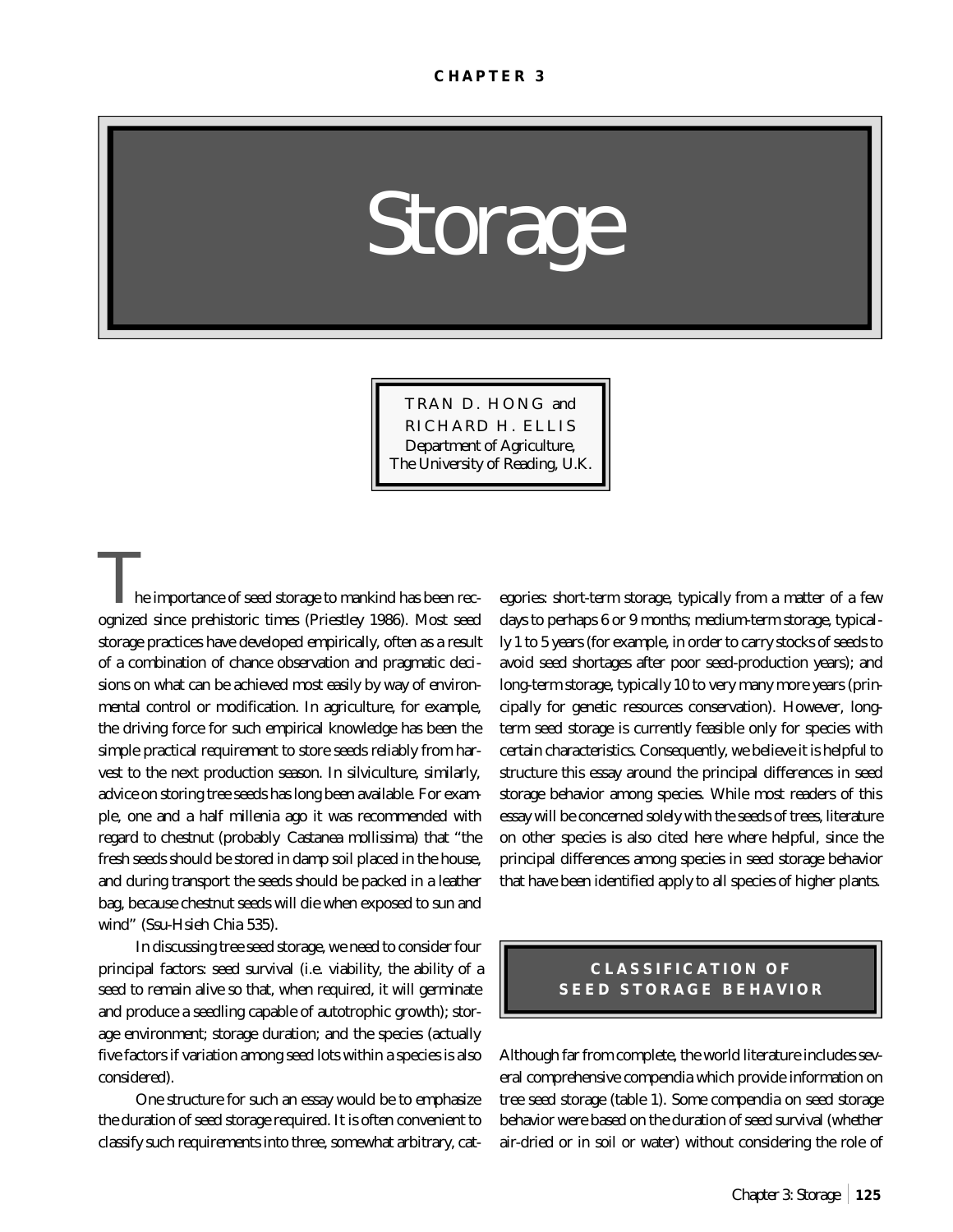# **Table 1** Collation of Several Compendia of Information on Seed Storage of Tree Species

| Reference                   | <b>Range of Species</b>        | <b>Comments</b>                                          |
|-----------------------------|--------------------------------|----------------------------------------------------------|
| <b>Ewart</b> (1908)         | 2,371 species of weeds,        | Information on seed survival in relation to storage      |
|                             | crops, and trees               | duration in soil, water, air-dry storage (mostly open    |
|                             |                                | storage at ambient temperature)                          |
| Dent (1948)                 | 244 species of forest trees    | Information on seed survival in relation to storage      |
|                             | of India                       | duration (mostly open storage at ambient temperature)    |
| <b>Holmes and Buszewicz</b> | 170 species of temperate       | Information on seed survival in relation to storage      |
| (1958)                      | forest trees                   | duration and environment                                 |
| Altman and Dittmer (1972)   | 123 species of weeds, crops,   | Information on seed survival in relation to storage      |
|                             | and trees of temperate climate | duration and environment                                 |
| Harrington (1972)           | 857 species of weeds, crops,   | Information on seed survival in relation to storage      |
|                             | and trees of temperate climate | duration and environment                                 |
| <b>Wang (1974)</b>          | 48 species of temperate        | Information on seed survival in relation to storage      |
|                             | forest trees                   | duration and environment                                 |
| King and Roberts (1979)     | 77 species (mostly trees)      | Information on seed survival in relation to storage      |
|                             | with recalcitrant seed storage | duration and environment of recalcitrant seeds           |
|                             | behaviour                      |                                                          |
| <b>Hofmann and Steiner</b>  | 211 species (mostly trees)     | Updated list of species with recalcitrant seeds          |
| (1989)                      | with recalcitrant seed storage |                                                          |
|                             | behaviour                      |                                                          |
| <b>Gordon</b> (1992)        | 40 genera of temperate         | Advice on medium-term tree seed storage environments     |
|                             | forest trees                   |                                                          |
| Tompsett and Kemp (1996)    | 120 species within 29 genera   | Summary of authors' results of studies in seed           |
|                             | of tropical forest trees       | desiccation and/or storage                               |
| Hong and others (1996)      | 6,914 species within 2,069     | Classification of seed storage behavior with information |
|                             | genera and 251 families        | on seed survival in relation to desiccation and storage  |
|                             | including crops, and trees     |                                                          |
|                             | all over the world             |                                                          |
|                             |                                |                                                          |

environmental factors on seed longevity (e.g. Altman and Dittmer 1972, Ewart 1908, Harrington 1972). It was later found that certain species' seeds classified initially as "microbiotic" by Ewart (1908) or "short-lived" seeds (e.g. Harrington 1972) can in fact be stored for long periods of time under more suitable conditions. Therefore, later compendia have classified species on the basis of seed desiccation tolerance and/or the response of seed survival or longevity to environment (Hong and others 1996, King and Roberts 1979, Tompsett and Kemp 1996).

In this article we consider seed survival and longevity in the context of the response to environment, three different, discrete categories having been identified: orthodox seed storage behavior (Roberts 1973); recalcitrant seed storage behavior (Roberts 1973); and intermediate seed storage behavior (Ellis and others 1990a).

#### **ORTHODOX SEED STORAGE BEHAVIOR**

Orthodox seeds can be dried without damage to low moisture contents and, over a wide range of environments, their longevity increases with decreases in seed storage moisture content and temperature in a quantifiable and predictable way (Roberts 1973). The latter is defined by the seed viability equation

$$
\mathbf{v} = \mathbf{K}_{i} - \mathbf{p} / 10^{\mathbf{K}_{E}} - \mathbf{C}_{w} \log_{10} m - \mathbf{C}_{H} t - \mathbf{C}_{Q} t^{2}, \qquad (1)
$$

where v is probit percentage viability after p days in storage at m percent moisture content (w.b.),  $t^{\circ}C$ ,  $K_{\shortmid}$  is a constant specific to the seed lot, and  $\text{K}_{_{\text{E}}},$   $\text{C}_{_{\text{W}}},$   $\text{C}_{_{\text{H}}}$  and  $\text{C}_{_{\text{Q}}}$  are species viability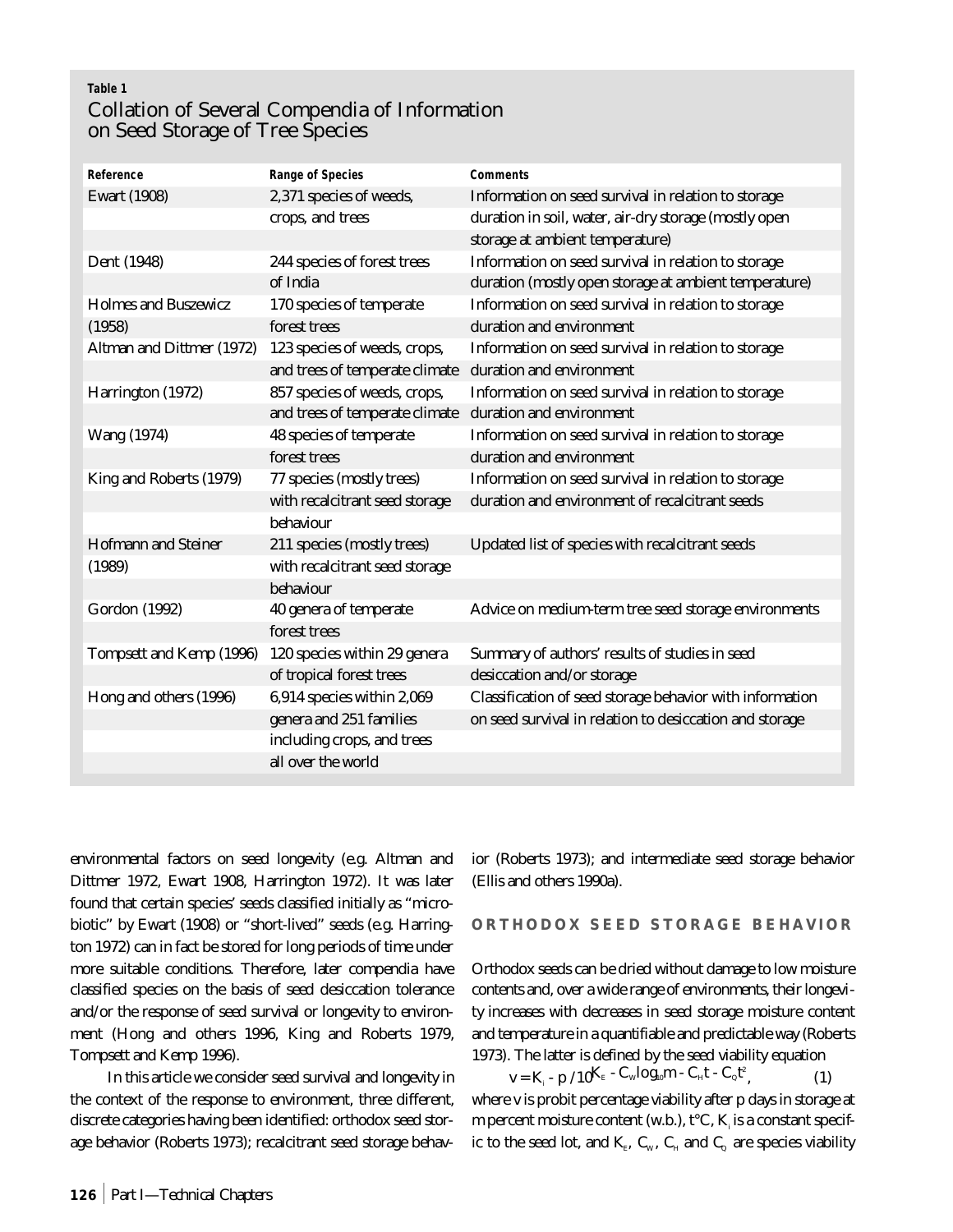constants (Ellis and Roberts 1980). The constant K indicates the initial viability (in probits) of the seed accession when placed in storage. The value of K may vary considerably among different seed lots within a species, for example as a result of differences in seed production environment, time of harvest, or genotype (e.g. Ellis and others 1993).

The constants  $\mathbf{C}_{\text{\tiny H}}$  and  $\mathbf{C}_{\text{\tiny Q}}$  together describe the response of seed longevity to temperature. The particular form of the relation between longevity and temperature is a negative curvilinear semi-logarithmic relation whereby the relative benefit to longevity of each 10  $^{\circ}$ C reduction in temperature (i.e.  $Q_{0}$ ) declines, the cooler the temperature (Dickie and others 1990, Ellis and Roberts 1981). A comparison of contrasting species, which included one tree species, found that the values of the temperature terms  $\mathsf{C}_\text{\tiny H}$  and  $\mathsf{C}_\text{\tiny Q}$  did not differ significantly among species (Dickie and others 1990). Similarly, the values of  $C_{H}$ and C<sub>o</sub> determined for four forest tree species (*Liquidambar styraciflua* L., *Pinus elliottii*, *Pinus taeda*, and *Platanus occidentalis*) by Bonner (1994) were 0.0306-0.0508 and 0.000328- 0.000976, respectively, and thus close to the common estimates for diverse species of 0.0329 and 0.000478, respectively, determined previously (Dickie and others 1990). This suggests that seed longevity in all orthodox species may well show a similar quantitative response to storage temperature.

At one temperature, the gradient of the negative logarithmic relation between seed moisture content (m) and longevity provides the value of the constant  $C_w$ . Thus the value of this constant quantifies the effect of moisture content on longevity. The value of  $C_w$  differs considerably among species. For example, the values of  $C_w$  collated by Hong and others (1996) for 53 species from 24 families vary from 0.983 for *Pinus elliottii*(Bonner 1994) to 6.305 for *Sorghum bicolor* (Kuo and others 1990). In general, species having seeds with a high starch content, e.g. cereals, have high values for  $C_w$  (around 6) but in oily seeds it is much lower, e.g. between 3.5 and 4 for onion (*Allium cepa*) and soyabean (*Glycine max* ). Since tree seeds are generally rich in oil in the embryo and/or endosperm (Tompsett and Kemp 1996), tree species tend to have lower values for C<sub>w</sub>, e.g. 0.983 for *Pinus elliottii* (Bonner 1994) and 4.23 for Norway maple (*Acer platanoides*) (Dickie and others 1991). In one comparison of estimates of  $C_w$ , the mean value for forest tree species was 2.8 compared with a mean value of 4.72 for herbaceous species (Tompsett 1994). One consequence is that to obtain the same relative increase in longevity it is necessary to dry orthodox tree and oily seeds more than starchy seeds from a given initial moisture content.

As a consequence of the negative logarithmic relation between seed moisture content and longevity, the relative benefit to longevity becomes greater for each successive reduction in moisture content. For example, based on the viability

parameters estimated for *Ulmus carpinifolia* seeds by Tompsett (1986), the effect of a reduction from 7 percent to 5 percent moisture content provides about a 2.7-fold increase in longevity whereas a reduction from 5 percent to 3 percent in seed moisture content increases seed longevity about 4.5-fold. There appears, however, to be a common response of longevity to equilibrium relative humidity among contrasting crop species, at least, whereby longevity increases by a factor of about 2.2 for each 10 percent reduction in equilibrium relative humidity (Ellis and others 1990c, Zanakis and others 1993). However, we do not yet know whether this generalization for seeds of arable and horticultural crops also applies to tree seeds.

There are two limits to the negative logarithmic relation between seed moisture content and seed longevity (Roberts and Ellis 1989). One is an upper limit, above which seed longevity in hermetic storage is no longer reduced with further increases in moisture, and above which in aerated storage seed longevity increases with further increase in moisture content (Roberts and Ellis 1982). The other is a lower limit, below which further reduction in moisture content no longer increases longevity in hermetic storage (Ellis and others 1988, 1989, 1990b, 1990c, 1992). The upper moisture-content limit appears to be 11 to 12 percent in pine (*Pinus elliottii* and *Pinus taeda*) (Bonner 1994), 22 percent in elm (*Ulmus carpinifolia*) (Tompsett 1986) and *Araucaria columnaris* (Tompsett 1984a), and between 15 percent in lettuce (*Lactuca sativa*) (Ibrahim and Roberts 1983) to about 26 percent in durum wheat (*Triticum durum*) (Petruzzelli 1986) for crop species. Despite wide variation among species in terms of moisture content, these values coincide with a water potential of about -14 MPa (Roberts and Ellis 1989, Zewdie and Ellis 1991), i.e. the upper moisture-content limit to the viability equation occurs when seed moisture contents are in equilibrium with about 90 percent relative humidity (r.h.) at 20 °C. The lower limit varies substantially between crop species, e.g. between about 6 percent moisture content for pea (*Pisum sativum*) and mungbean (*Vigna radiata*), and about 2 percent for sunflower (*Helianthus annuus*) (Ellis and others 1988, 1989). However, these variant moisture contents coincide with 10 to 12 percent equilibrium relative humidity at 20 °C (Ellis and others 1988, 1989, 1992) or with a seed water potential of about -350 MPa at this temperature (Roberts and Ellis 1989). We do not yet know whether this lower limit also applies to forest tree seeds.

In open storage (i.e. where seeds are exposed directly or indirectly to ambient relative humidity; e.g. in a paper bag, cloth bag, or thin, unsealed polythene bag which permits seed moisture content to be influenced by ambient relative humidity) at ambient temperature the longevity of orthodox seeds varies considerably. For example, viability of *Salix* spp. cannot be maintained beyond 10 days in open storage (Brinkman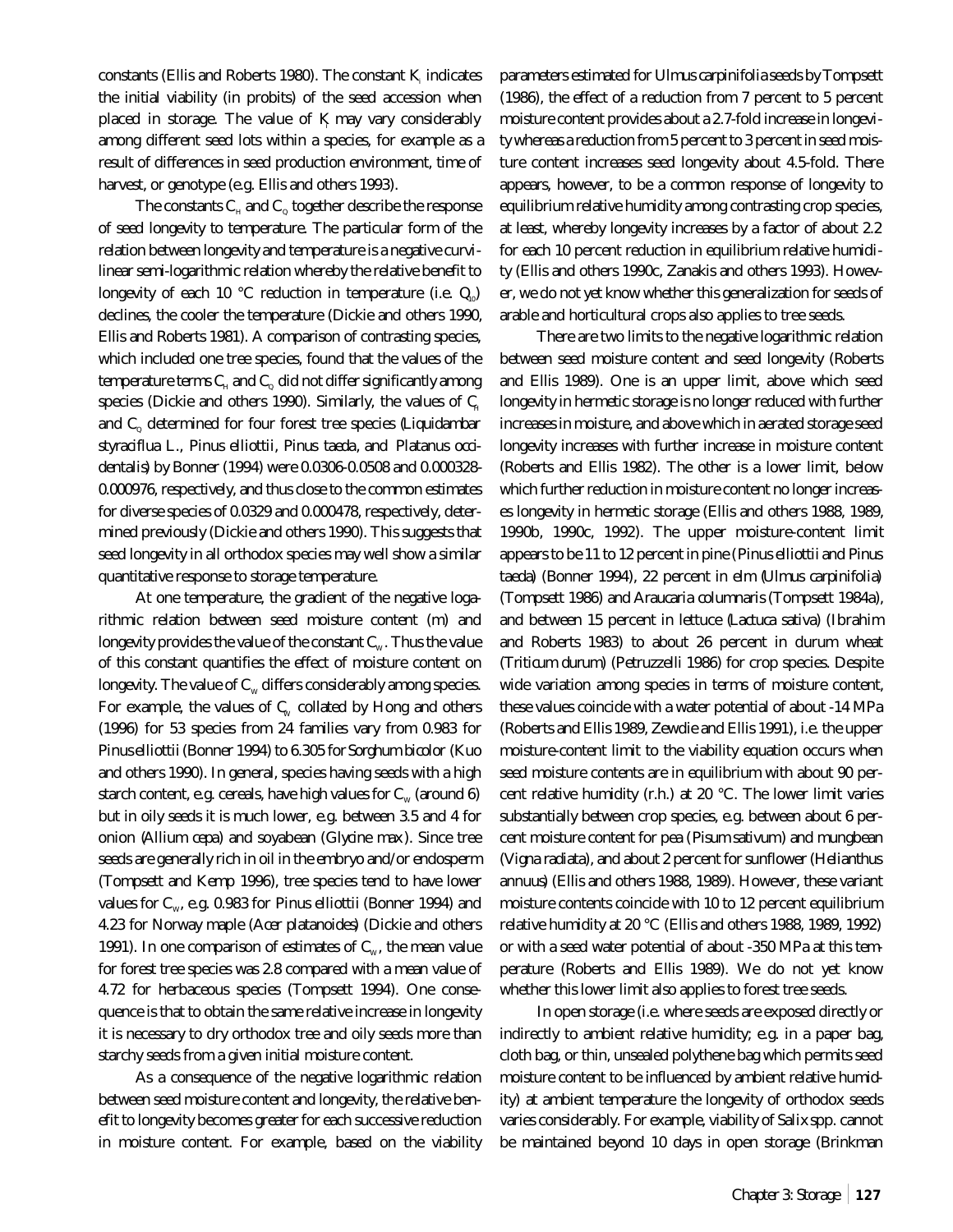1974b) while seeds of *Cassia multijuga* were capable of 100 percent germination when tested after 158 years in open storage at room temperature in a Mediterranean climate (Becquerel 1934). For the maintenance of viability in long-term storage, *Salix* spp. require hermetic storage at low moisture contents and cool temperatures, e.g. sub-zero temperatures and moisture contents in equilibrium with 10 to 30 percent r.h. (relative humidity) (Zasada and Densmore 1977). Clearly, seeds of *Cassia multijuga* do not need such precise control of the storage environment in order to maintain viability in storage over the long term.

Provided estimates of the viability constants are available, the viability equation can be applied to determine suitable air-dry storage environments for a given duration of storage for a particular orthodox species. Since the same storage life can be achieved by different combinations of storage temperature and seed moisture content–the precise values depending upon species–there can be considerable flexibility. Since the relative benefit to longevity from reducing temperature becomes less the lower the storage temperature, while the relative benefit to longevity from reducing moisture content becomes greater the lower the moisture content (within the wide range of environments over which the viability equation applies) (Ellis and Roberts 1980), it is often more cost-effective to reduce seed moisture content than to lower storage temperature. This approach is of particular importance for seed storage centers where refrigeration to zero and sub-zero temperatures cannot be provided. In such situations it has been recommended that the seeds be dried to moisture contents in equilibrium with 10 to 12 percent r.h. at 20 °C and then stored hermetically at ambient or (preferably) cooler temperatures (Ellis and others 1989). This low-technology approach has been described by some as "ultra-dry" seed storage (International Board for Plant Genetic Resources 1992). Results from a 5 year investigation have shown that the longevity of ultra-dry seed at ambient temperatures is greater than that of crop seeds stored at 5 to 6 percent moisture content, at least for several crops (Ellis and others 1996). Similarly, over a much longer duration, 90 percent germination of seeds of barley (*Hordeum vulgare*) was reported when tested after 110 years in ultra-dry storage (3.1 percent moisture content) at 10 to 15 °C (Steiner and Ruckenbauer 1995). However, to date, ultra-dry seed storage has not been applied to tree seeds to our knowledge.

Successful storage of orthodox tree seeds over the long term under the FAO/IPGRI preferred conditions, i.e. 3 to 7 percent moisture content and -18 °C (Food and Agriculture Organization/International Plant Genetics Resources Institute 1994), has been realized for more than two decades in the Royal Botanic Gardens' Kew Seedbank (Linington 1994) and for about 7 years at the International Institute of Tropical

Agriculture (Ng and others 1993). For example, seeds of *Rhus verniciflua* and *Acacia tortilis*stored in the Kew Seedbank since 1970 and 1974, respectively (Linington 1994), showed 100 percent germination in recent tests (Hong and others 1996).

Long-term storage of orthodox tree seeds has also been achieved by cryopreservation (or cryostorage) at ultra-low temperatures from -80 °C to -196 °C with liquid nitrogen (Pence 1991b, Stanwood 1985, Touchell and Dixon 1993, Wang and others 1993). For example, no loss in viability was reported for *Pinus ponderosa*, *Pseudotsuga menziesii*, *Thuja plicata*, and *Tsuga heterophylla* following 3 years of cryopreservation in liquid nitrogen (Stanwood 1985). An essential first step in seed cryopreservation is the determination of optimum (safe) moisture contents for each orthodox species, particularly those with oily seeds. Wang and others (1993) collated information on the cryopreservation of orthodox tree seeds; it suggests that moisture contents between 3.8 and 11 percent are safe for at least short periods of time (from 4 days to 3 years). However, a loss in viability of about 10 percent following 14 days storage in liquid nitrogen at 6 to 8 percent moisture content was reported for seeds of certain tree species (Wang and others 1993). One possible cause of problems with liquid nitrogen seed storage is the requirement to optimize both the rate of cooling and the subsequent rate of warming; these must be determined empirically (Meryman and Williams 1981). Pretreatment with cryoprotectants sometimes improves seed survival in liquid nitrogen, but in some circumstances can be damaging (Touchell and Dixon 1993). Mechanical injury to seed by direct immersion into liquid nitrogen causing loss in viability has also been reported for some species (Pritchard and others 1988, Wang and others 1993). Finally, despite suggestions of infinite seed longevity by cryopreservation in liquid nitrogen, there is no firm evidence that reducing seed storage temperatures much below -20 °C results in further significant benefits to longevity, at least for tree seeds (Stanwood 1985; Tompsett 1986, 1994). For example, Tompsett (1986) found similar longevity for *Ulmus carpinifolia* seed stored at -13 °C and -75 °C.

For the maintenance of viability over the medium term, i.e. a period of 2 to 10 years or so, hermetic storage in a wide range of contrasting environments can be successful. For example, with relatively high moisture contents (in the air-dry range) combined with cool temperatures, e.g. 8 to 10 percent moisture content and 0 to 10 °C for most leguminous trees (Albrecht 1993), or low moisture contents combined with relatively warm temperatures, e.g. 3 to 7 percent moisture content and 10 °C to ambient temperatures, e.g. Barton (1961) reported 33 percent germination for *Ulmus americana* L. seeds following 4 years of hermetic storage at 3 percent moisture content at room temperature. Ultra-dry seed storage may be applicable to tree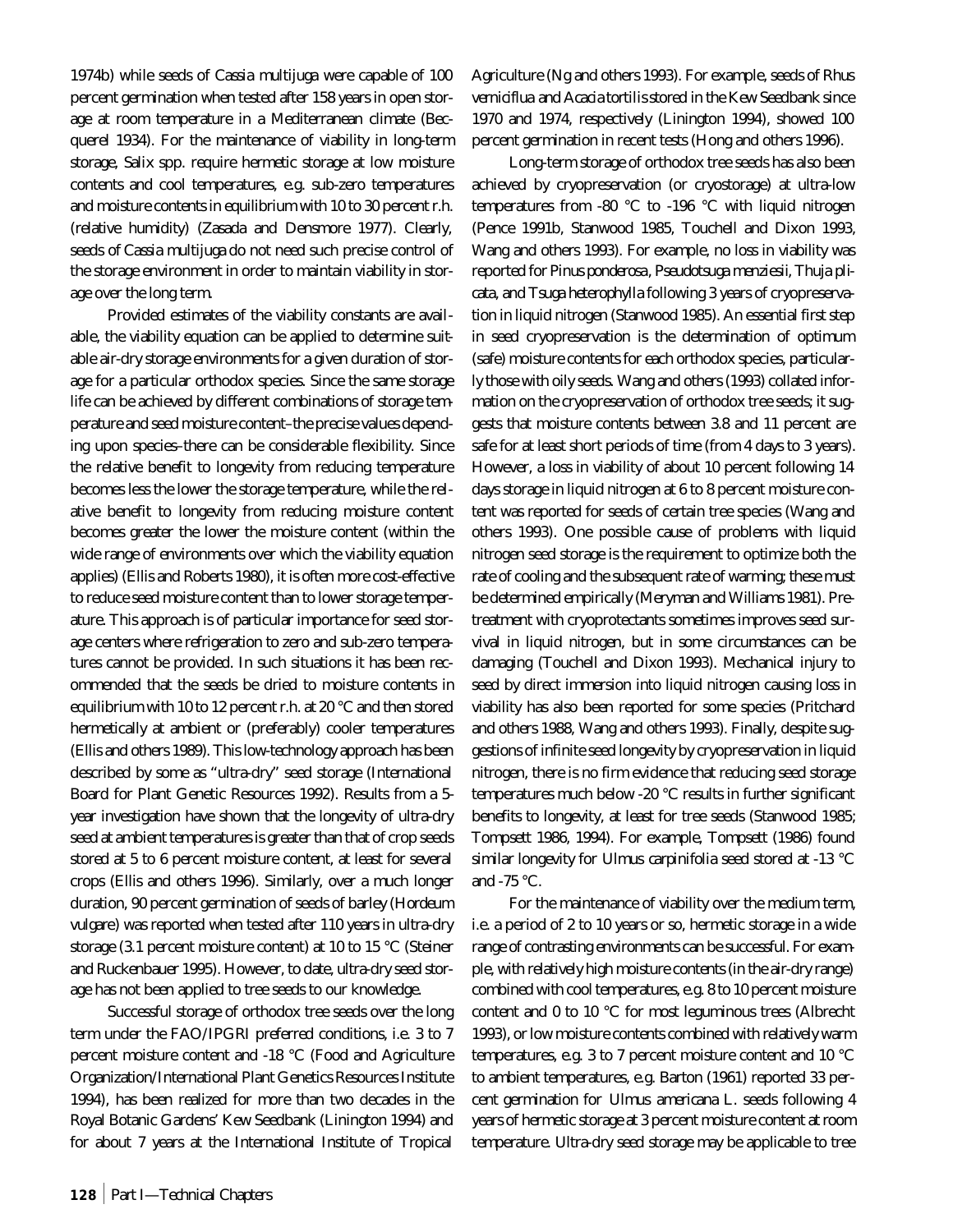seeds for medium-term storage at ambient temperatures. For example, Joseph (1929) and Brinkman (1974a) recommended that seeds of *Betula* spp. be stored at moisture contents as low as 0.6 to 1 percent at room temperature. For practical advice on medium-term tree seed storage see Gordon (1992).

In addition to air-dry storage over a very wide range of different environments, successful storage of orthodox seeds over the short-term, from a few months to 1 or 2 years, can also be achieved by moist storage at cool temperatures. This approach is commonly used for tree species that exhibit strong dormancy such as those adapted to temperate climates (i.e. temperate latitudes and high altitudes of the Tropics) since prechilling during storage can remove dormancy. For example, several orthodox tree species of temperate climates, such as *Carya* spp., *Chionanthus virginicus*, *Euonymus* spp., *Hamamelis virginiana*, *Ilex* spp., *Juglans* spp., *Juniperus* spp., *Liriodendron tulipifera*, *Nyssa* spp., *Picea* spp., and *Taxus* spp. can be stored moist at 3 to 5 °C (Schopmeyer 1974). Similarly, orthodox seeds of several species that are native to high altitudes in the Tropics and show considerable dormancy can also be stored moist at 3 to 5 °C. For example, seeds of *Prunus africana*, native to high mountains between 900 m and 3400 m in Africa (Albrecht 1993), and *Michelia champaca* L. and *Michelia compressa*, native to high mountains of Asia (Lin and Wu 1995), can be stored moist at 4 °C for 1 year (Albrecht 1993, Lin and Wu 1995). In addition, seeds of some pioneer forest trees that have an absolute requirement for light in order to germinate can also be stored moist in the absence of light at ambient temperature for long periods of time. For example, seeds of *Piper aequale* can be maintained for 7 years fully imbibed in darkness without loss in viability (Vázquez-Yanes and Orozco-Segovia 1996).

## **RECALCITRANT SEED STORAGE BEHAVIOR**

Recalcitrant seeds cannot be dried without damage (Roberts 1973) and so their longevity does not respond to air-dry environment in the manner described by the seed viability equation (1). When freshly harvested recalcitrant seeds are dried, viability is at first slightly reduced as moisture is lost, but then begins to be reduced considerably at a certain moisture content, termed the "critical moisture content" (King and Roberts 1979) or "lowest safe moisture content" (Tompsett 1984b). If drying continues further, viability is eventually reduced to zero.

Critical moisture contents for loss of viability on desiccation vary greatly among the recalcitrant species (Chin 1988, King and Roberts 1979), among cultivars and seed lots (Chin 1988, King and Roberts 1979), and depending upon the stage of seed maturity at time of collection (Finch-Savage and Blake

1994, Hong and Ellis 1990). The critical moisture content may also vary with the method of seed drying (Farrant and others 1985, Pritchard 1991, Pritchard and Prendergast 1986). The values of the "lowest safe moisture content" vary between extremes of about 23 percent for cocoa (*Theobroma cacao*) (Mumford and Brett 1982) to 61.5 percent for *Avicennia marina* (Farrant and others 1986). Despite this variation, these moisture contents are equivalent to a relatively narrow band of relative humidities of 96 to 98 percent, or seed water potentials of about -1.5 MPa to -5 MPa (Dickie and others 1991, Poulsen and Eriksen 1992, Pritchard 1991, Roberts and Ellis 1989, Tompsett and Pritchard 1993).

There is no satisfactory method of maintaining the viability of recalcitrant seeds over the medium and long term. Since they cannot be dried neither can they be stored at subzero temperatures, because they would be then killed by freezing injury resulting from ice formation. The longevity of recalcitrant seeds is short, from a few weeks to a few months for species adapted to tropical environments (King and Roberts 1979), and up to about 3 years for several species adapted to temperate environments (Suszka and Tylkowski 1981, 1982). However, if the optimum storage environments are carefully determined, longevity of several tropical recalcitrant seeds can be extended to 3 years, at least for species of *Symphonia globulifera* (Corbineau and Côme 1989).

The principle of successful moist seed storage for recalcitrant seeds is that seeds must be maintained at moisture contents close to that at which they are shed, with continuous access to oxygen; these circumstances minimize seed deterioration since repair mechanisms can operate (Villiers 1975). Under these conditions (high seed moisture and available oxygen), however, seeds tend to germinate. Clearly it is also essential that the conditions should prevent or at least delay germination. It is therefore easier to store recalcitrant species with dormant seeds (either primary dormancy or induced dormancy) than with nondormant seeds under such conditions. For nondormant seeds, as shown by most tropical tree seeds at maturity (King and Roberts 1979), low temperatures can reduce the rates of both seed deterioration and germination provided they remain above the value that results in chilling damage or the lower value at which ice crystallization occurs. For example, chilling injury occurs at between 5 and 10 °C for *Shorea roxburghii*, 5 and 12 °C for *Symphonia globulifera* and *Hopea odorata* Roxb. (Corbineau and Côme 1988). Determination of the optimum temperature for imbibed seed storage is required for each recalcitrant species. A suggested protocol for determining these values has been described elsewhere (Hong and Ellis 1996). The optimum temperature appears to be that at which nondormant seeds remain alive but are unable to germinate, i.e. the base temperature for germination (Corbineau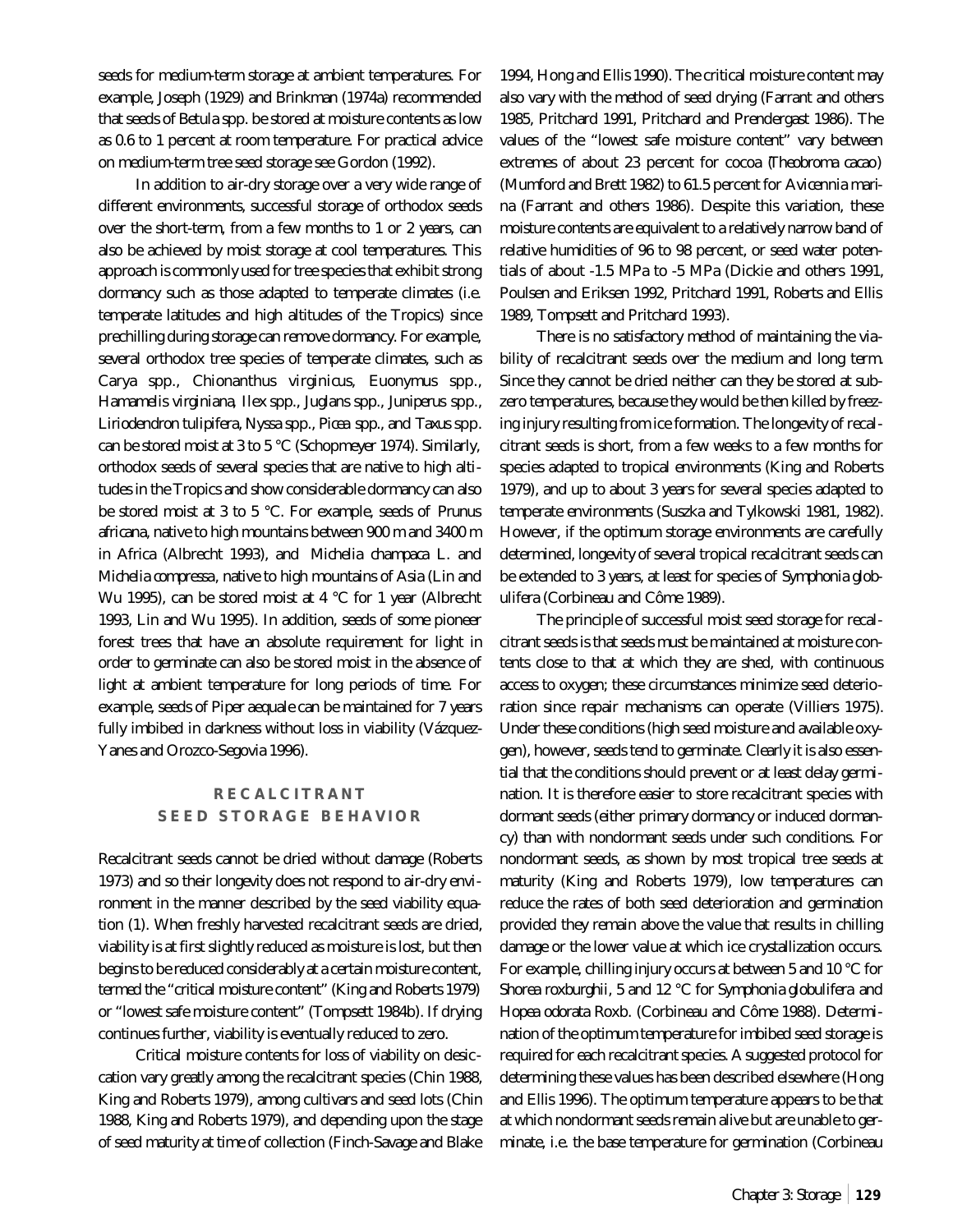and Côme 1988, Pritchard and others 1996). For example, the optimum storage temperatures determined in this way are 10 °C for *Shorea roxburghii*, 12 °C for *Mangifera indica*, and 15 °C for *Hopea odorata* and *Symphonia globulifera* (Corbineau and Côme 1988). However, recalcitrant seeds of species adapted to temperate climates (including high altitudes in the Tropics) show considerable dormancy which requires long periods of prechilling at 2 to 5 °C to overcome. Furthermore, seeds of many temperate species with recalcitrant seed storage behavior have the ability to germinate at 2 to 5 °C, and thus moist storage of such recalcitrant seeds at 0 to 10 °C may result in germination during storage. In such cases, germination may be prevented by reducing seed moisture content slightly (by about 5 percent below that of fresh seeds), or either reducing the storage temperature to below the optimum prechilling temperature (e.g. 0 to -3 °C) (Suszka 1978) or increasing it to the base temperature for germination of dormant seeds (Pritchard and others 1996). For example, the viability of seeds of sycamore (*Acer pseudoplatanus*) and *Quercus robur* can be maintained for 3 years at 24 to 32 percent and 40 to 45 percent moisture content, respectively, at -1 to -3 °C (Suszka 1978, Suszka and Tylkowsky 1981, Tylkowsky 1989), and horsechestnut (*Aesculus hippocastanum*) for 3 years if moist dormant seeds are stored at 16 °C, although in this case subsequent prechilling is required to remove dormancy (Pritchard and others 1996).

In practical terms, species with recalcitrant seeds can therefore be divided into two subcategories (Bonner 1990, Hong and Ellis 1996): those adapted to tropical climates, and those adapted to temperate climates (i.e. temperate latitudes, or high altitudes in the Tropics). In general, the viability of recalcitrant seeds can be maintained (albeit only for limited periods in aerated conditions) at moisture contents just less than fully imbibed, i.e. about 2 to 5 percent below those of fresh seeds, or in equilibrium with 98 to 99 percent r.h., at optimum storage temperatures which vary from about 7 °C to 17 °C among species adapted to tropical climates, and between about -3 °C and 5 °C among many of those adapted to temperate climates (Hong and others 1996). Maintaining recalcitrant seeds fully imbibed or subimbibed, with continuous aeration, and at the same time preventing germination and fungal contamination, is difficult. Aeration can result in loss of seed moisture, and respiration can quickly deplete oxygen. The storage medium is therefore very important for recalcitrant seeds. It should fulfill two functions: first, to maintain seed moisture constant at high values; second, to allow diffusion of sufficient oxygen to the moist seeds. The storage of moist recalcitrant seeds in damp charcoal, sawdust, or moist sand is generally reported to be more efficient than storage in polyethlene bags. Storage at or near the harvest moisture content in media such as sawdust (at 16 percent moisture content) or perlite (at 0 to 4 percent moisture content) within suitable containers, such as open-weave sacks or bags, placed in a highhumidity room has been recommended (Tompsett and Kemp 1996). Coating recalcitrant seeds with alginate or alginate with ABA was also reported to extend seed lifespan by a factor of up to 3 or 4 (Pammenter and others 1997).

Cryopreservation of zygotic embryos has been reported to be successful for a number of tree species that show orthodox, intermediate, or recalcitrant seed storage behavior (Engelmann and others 1995b). For successful cryopreservation, excised embryos or embryonic axes must survive desiccation below the threshold freezable moisture content (Hor and others 1990) of about 18 to 33 percent (see Hong and others 1996), below which value there is no freezable water for ice formation in ultra-low temperatures. Embryos and embryonic axes of some recalcitrant species are able to survive desiccation to lower moisture contents than are the whole seeds (Chandel and others 1995, Chin 1988, Finch-Savage 1992a, Normah and others 1986). For example, fresh seeds (36 percent moisture content) of *Hevea brasiliensis* tolerated desiccation to 20 percent moisture content, but no seeds survived further desiccation to 15 percent moisture content (Chin and others 1981). However, after desiccation to 16 percent moisture content followed by 16 hours cryopreservation in liquid nitrogen, 87 percent and 69 percent, respectively, of the excised embryonic axes (55 percent moisture content) survived (Normah and others 1986). Unfortunately, embryos of many recalcitrant seeds are damaged by desiccation before seed moisture content is reduced below those values at which ice crystallization no longer occurs, and so the cryopreservation of excised embryos of these species results in death, either by ice formation for embryos at moisture contents above the threshold freezable moisture content, or by desiccation to moisture contents below that threshold (Hor and others 1990).

Fast drying (also termed "flash" drying) may allow excised embryos to survive desiccation to lower moisture contents than those dried more slowly within intact seeds (Finch-Savage 1992a, Normah and others 1986, Pammenter and others 1991, Pritchard 1991, Pritchard and Prendergast 1986). Excised embryos or embryonic axes can be dried quickly in a laminar airflow cabinet at room temperature (e.g. Normah and others 1986) or under a flow of compressed air at about 9 liters min-1 (Pammenter and others 1991). After flash drying of embryonic axes extracted from mature seeds of *Landolphia kirkii* reduced moisture content from 67 percent to 23 percent in 30 minutes, 90 percent of the excised embryonic axes were able to germinate (Pammenter and others 1991). Fast drying with silica gel or with an aseptic air current has allowed excised embryonic axes to survive desiccation to a lower value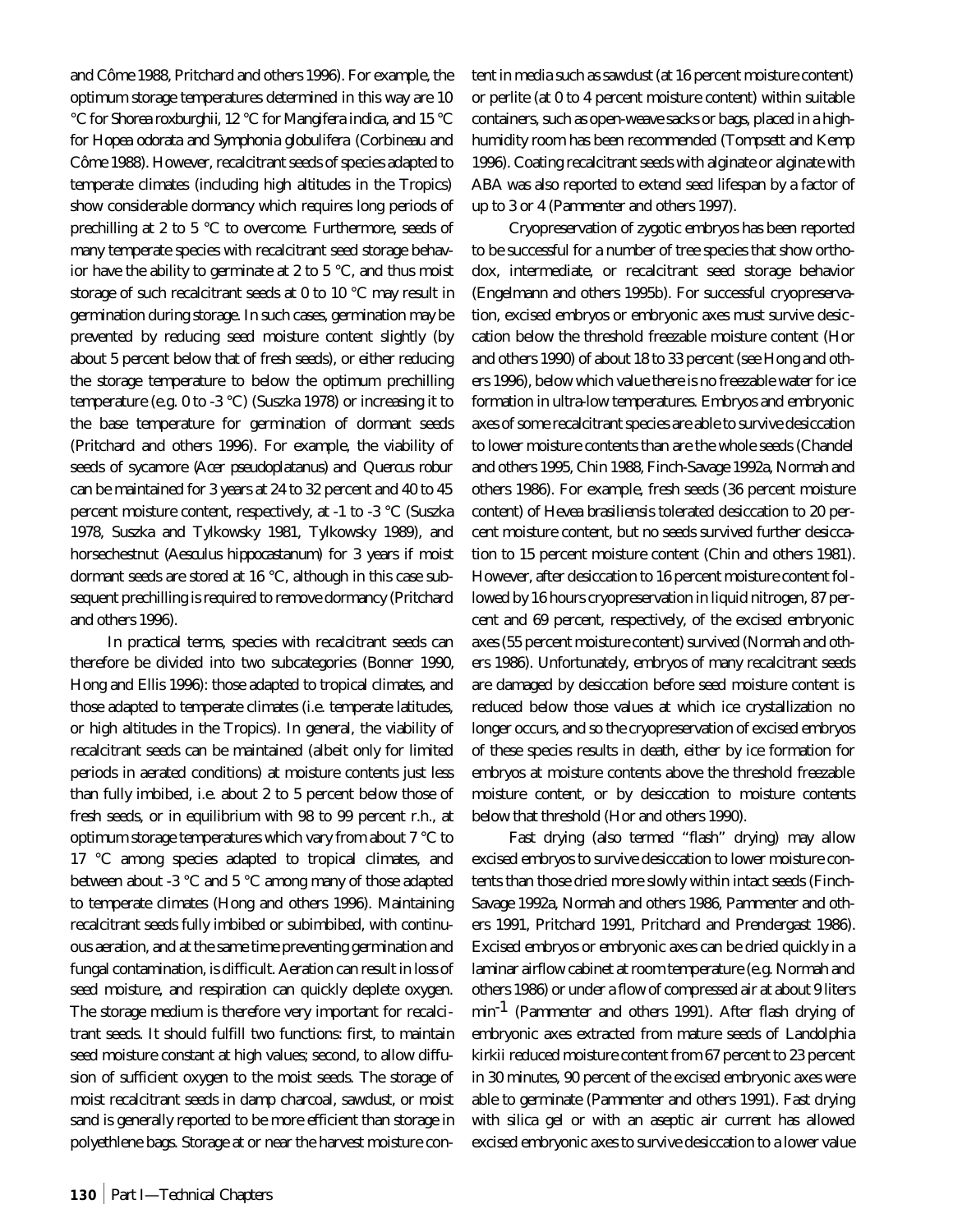than that achieved by vacuum drying (Fu and others 1993). The stage of maturity of the seeds from which the embryos are excised is an important factor influencing survival following desiccation: embryos excised from mature seeds not only survived desiccation to lower moisture contents than immature embryos, but also survived subsequent cryopreservation in liquid nitrogen (Chandel and others 1995, Engelmann and others 1995b). Fast freezing can allow desiccated embryos to better survive cryopreservation in liquid nitrogen (Berjak and Pammenter 1997). In contrast, slow freezing with immature excised embryos of cocoa has been reported to be more successful than fast freezing (Pence 1991a). The specimen to be frozen must be as small as possible, and pretreatment of embryos with cryoprotectants, such as DMSO, proline, sucrose, and glycerol (Assy-Bah and Engelmann 1992, Dumet and Berjak 1997, Pence 1991a), are important factors influencing the survival of excised embryos (or embryonic axes) in liquid nitrogen.

Results reported for *Aesculus* spp. (Pence 1990, 1992), *Araucaria hunsteinii* (Pritchard and Prendergast 1986), *Artocarpus heterophyllus* Lam. (cited by Engelmann and others 1995b), *Castanea sativa* (Pence 1990, 1992), *Citrus hystrix* (Normah and Serimala 1997), *Coffea liberica* (Hor and others 1993, Normah and Vengadasalam 1992), *Cocos nucifera* (Assy-Bah and Engelmann 1992, Chin and others 1989), *Dimocarpus longan* (Fu and others 1990, 1993), *Hevea brasiliensis* (Normah and others 1986), *Landolphia kirkii* (Vertucci and others 1991), *Quercus* spp. (González-Benito and Perez-Ruiz 1992; Jorgensen 1990; Pence 1990, 1992), *Trichilia dregeana* (Dumet and Berjak 1997) and *Theobroma cacao* (Pence 1991a) have shown the feasibility of the cryopreservation of excised embryos or embryonic axes of recalcitrant seeds. However, others have reported a lack of success using the same species. For example, experiments with excised embryos of *Artocarpus heterophyllus* (Dumet and Berjak 1977), *Landolphia kirkii* (Dumet and Berjak 1977), and *Quercus robur* (Poulsen 1992, Chmielarz 1997) found that none survived cryopreservation in liquid nitrogen.

# **INTERMEDIATE SEED STORAGE BEHAVIOR**

Although the term "intermediate seed storage behavior" was introduced only at the beginning of this decade, this third category of seed storage behavior was hinted at more than eight decades ago. Elliott (1912, cited by Baldwin 1942) divided temperate forest tree seeds into three classes: (i) those that can be dried, (ii) those that can survive partial drying, and (iii) those that can rarely be dried at all. The first and third classes are more or less equivalent to the orthodox and recalcitrant categories of seed storage behavior defined in detail by Roberts (1973), respectively; the second class is equivalent to the "intermediate seed storage behavior" defined by Ellis and others (1990a).

The definition of intermediate seed storage behavior is based on the response of longevity to storage environment. In seeds showing intermediate seed storage behavior, the trend toward increasing longevity the lower the seed storage moisture content (within the air-dry range) is reversed at a comparatively high moisture content, whereby at lower moisture contents longevity is reduced (Ellis and others 1990a, 1991a, 1991b, 1991c). But in such species it is also often (but not always) observed that seeds may be damaged immediately by desiccation to relatively low moisture contents, about 7 to 12 percent moisture content depending on species. The critical moisture contents of intermediate seeds below which more rapid loss in viability occurs during hermetic storage varies considerably with species, degree of maturity, and method of seed extraction and/or postcollection handling. In general, seeds extracted from fruits at maturity tolerate desiccation to moisture contents in equilibrium with about 40 to 50 percent r.h., i.e., about 10 percent moisture content for arabica coffee (*Coffea arabica*) (Ellis and others 1991a, Hong and Ellis 1992a) and 7 percent moisture content for *Citrus*spp. (Hong and Ellis 1995). A further feature of intermediate seeds of tropical origin is the fact that the longevity of dry seeds (7 to 10 percent moisture content) is reduced with reduction in storage temperature below about 10 °C (Ellis and others 1990a, 1991a, 1991b, 1991c; Hong and Ellis 1992a). In such cases, then, there is an optimum air-dry storage environment for the maintenance of seed viability. In arabica coffee this is about 10 °C with 10 to 11 percent moisture content (Hong and Ellis 1992a).

It is now known that seeds of neem (*Azadirachta indica* A. Juss) (Gaméné and others 1996; Hong and Ellis 1998; Sacandé and others 1997a, 1997b), *Cinnamomum subavenium* (Lin 1996), several *Citrus* species (Hong and Ellis 1995), *Coffea arabica* (Ellis and others 1990a, 1991a; Hong and Ellis 1992a), robusta coffee (*Coffea canephora*) (Hong and Ellis 1995), oil palm (*Elaeis guineensis*) (Ellis and others 1991c), *Khaya senegalensis* (Hong and Ellis 1998), *Lindera megaphylla* (Lin 1996), *Neolitsea parvigemma* (Lin 1996), and *Swietenia macrophylla* (Hong and Ellis 1998, Pukittayacamee and others 1995) show intermediate seed storage behavior. Among about 7,000 species examined in a recent survey, about 134 species are believed to show intermediate seed storage behavior (Hong and others 1996). Many of these species are trees of tropical origin, but a few are herbaceous (Hong and others 1996). For example, that survey suggests that the following important tree species may show intermediate seed storage behavior: *Acer macrophyllum*, *Afrocarpus gracilior*, *Agathis*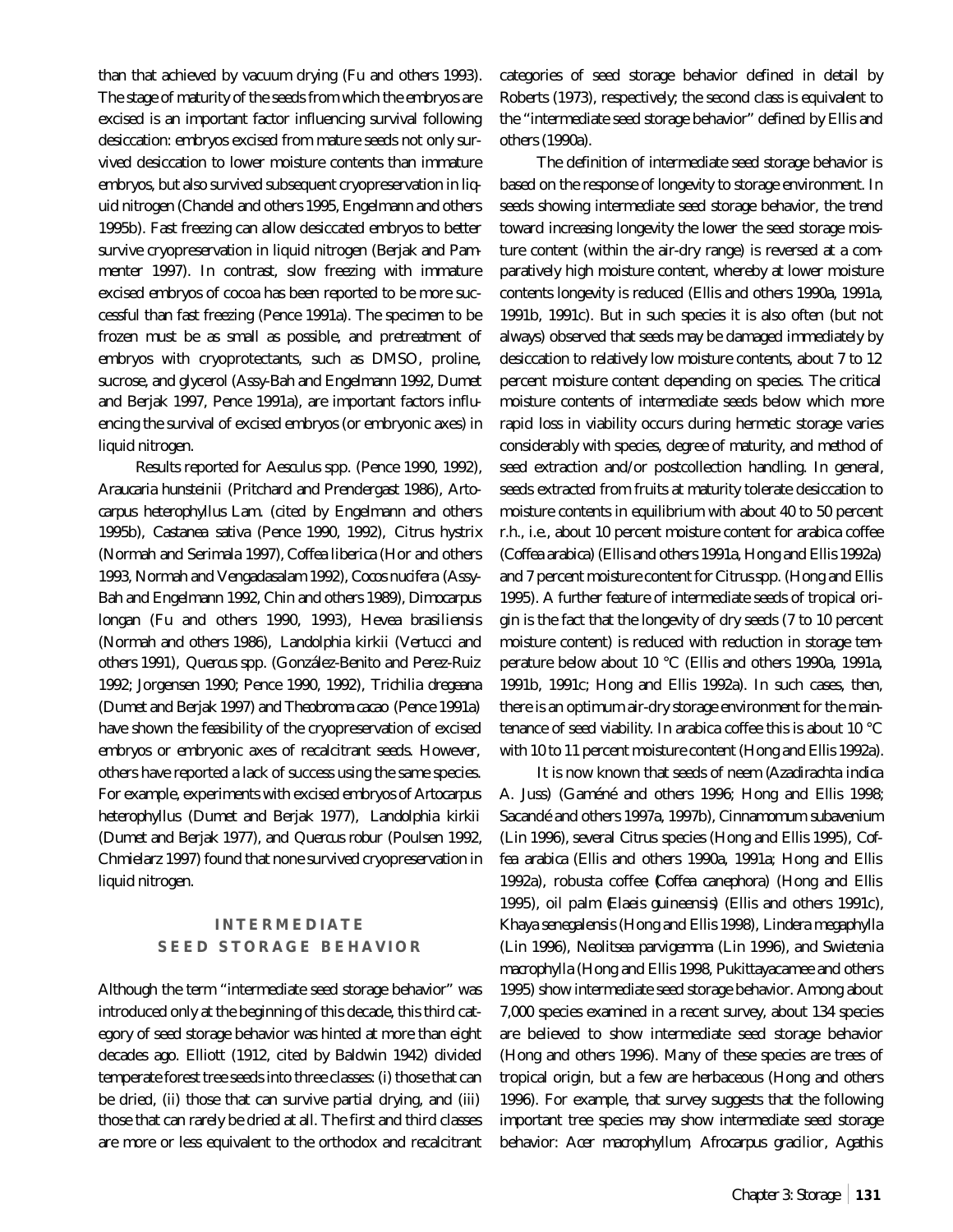*macrophylla*, *Araucaria columnaris*, *A. nemorosa*, *A. rulei*, *A. scopulorum*, *Bertholettia excelsa*, *Bixa orellana*, *Chrysophyllum cainito*, *Dacrycarpus dacrydioides*, *Dipterocarpus alatus* Roxb. & G. Don, *D. intricatus*, *D. tuberculatus*, *Dipteryx odorata*, *Rhapidophyllum hystrix*, and *Virola surinamensis* (Hong and others 1996).

From the point of view of optimum air-dry seed storage environments, it may be helpful to distinguish between species with intermediate seed storage behavior adapted to tropical environments and those adapted to temperate environments (including high altitudes in the Tropics). For example, intermediate seeds of tropical origin such as arabica coffee (Bendana 1962, Wellman and Toole 1960) and papaya (*Carica papaya*) (Bass 1975) can be stored at moisture contents in equilibrium with 50 percent r.h. (9 to 10 percent moisture content) and 10 °C for up to 5 and 6 years, respectively, without loss in viability. The viability of intermediate seeds of temperate origin is also maintained well at moisture contents in equilibrium with about 50 percent r.h., but at cooler temperatures of 5 °C to -10 °C. For example, seeds of *Corylus avellana* can be stored hermetically at -5 °C with 10 to 13 percent moisture content (Degeyter 1987). Species showing intermediate seed storage behavior can be stored successfully over the medium term, therefore, provided optimum environments have been defined and can be maintained.

Like orthodox seeds, intermediate seeds can also be stored moist at cool temperatures if germination is either prevented or delayed. For example, seeds of arabica coffee (Van der Vossen 1979) and tea (*Camellia sinensis*) (Amma and Watanabe 1983) were stored moist at 15 °C and 1 °C, respectively, for 2.5 and 6 years, respectively, with little loss in viability.

The situation regarding the cryopreservation of intermediate seeds is a little confused. Despite reports of the immediate death of (whole) seeds of species with intermediate seed storage behavior following cryopreservation in liquid nitrogen, e.g. arabica coffee (Becwar and others 1983), *Corylus avellana* (Normah and others 1994), *Corylus cornuta* (Stanwood and Bass 1981), oil palm (Grout and others 1983), and *Roystonea regia* (Kunth) O.F. Cook (Ellis and others 1991c), there have been several reports of the survival of dry seeds of species with intermediate seed storage behavior following immersion in liquid nitrogen, e.g. *Camellia sinensis*(Hu and others 1994), *Carica papaya* (Becwar and others 1983, Chin and Krisnapillay 1989), *Citrus aurantifolia*, and *Citrus halimii* (Normah and Serimala 1997). This implies that it may be possible to improve cryopreservation techniques to make them suitable for intermediate seeds.

Since the whole seeds of species with intermediate seed storage behavior tolerate desiccation to relatively low moisture content (7 to 10 percent), desiccated embryos may have a greater chance to survive cryopreservation in liquid nitrogen than is the case for recalcitrant seeds (see above). Reports of successful cryostorage of excised embryos of *Azadirachta indica* (Dumet and Berjak 1977), *Camellia sinensis*(Chandel and others 1995; Chaudhury and others 1990, 1991; Dumet and Berjak 1977; Wesley-Smith and others 1992), *Citrus aurantifolia* and *Citrus halimii* (Normah and Serimala 1997), *Coffea arabica* (Abdelnour and others 1992), *Corylus avellana* (González-Benito and Pérez 1994, Normah and others 1994, Pence 1990, Reed and others 1994), *Elaeis guineensis* (Engelmann and others 1995a, 1995b; Grout and others 1983), *Howea forsteriana* (Chin and Krishnapillay 1989, Chin and others 1988), *Poncirus trifoliata* (Radhamani and Chandel 1992), and *Veitchia merrilli* (Chin and Krishnapillay 1989, Chin and others 1988) have shown the potential for long-term seed storage under such conditions.

# **DESICCATION TOLERANCE AND POTENTIAL SEED LONGEVITY IN DEVELOPING AND MATURING SEEDS**

Application of the seed viability equation (1) reveals that initial seed quality (K,)–potential longevity–plays an important role in ensuring good seed survival in storage. The higher the value of  $\mathbf{K}_{\text{\tiny{i}}}$  the longer the period of viability for a given storage environment. During seed development and maturation, the value of the seed lot constant  $K<sub>i</sub>$ –so the potential longevity of orthodox seeds–increases markedly. There is now good evidence in a wide range of contrasting orthodox crop species that potential longevity continues to increase during the period after the end of seed filling, as seeds mature (Demir and Ellis 1992, 1993; Ellis and others 1993; Ellis and Pieta Filho 1992; Pieta Filho and Ellis 1991a, 1991b; Sanhewe and Ellis 1996; Zanakis and others 1994). There is also good evidence that the ability of orthodox seeds to tolerate desiccation to very low moisture contents also improves considerably during the late stages of seed maturation, and indeed one study has, therefore, shown a strong association in developing and maturing seeds between potential longevity  $\left(\mathbf{K}_{i}\right)$  and the ability of seeds to tolerate desiccation to very low moisture contents (Ellis and Hong 1994).

The ability of seeds to tolerate enforced rapid desiccation has been reported to increase during seed development and maturation of tree seeds with orthodox (Hong and Ellis 1990, 1992b, 1997a), intermediate (Ellis and others 1991a, Hong and Ellis 1995), and recalcitrant seed storage behavior (Finch-Savage 1992a, Hong and Ellis 1990, Tompsett and Pritchard 1993). Orthodox seeds of several crop, wild herb,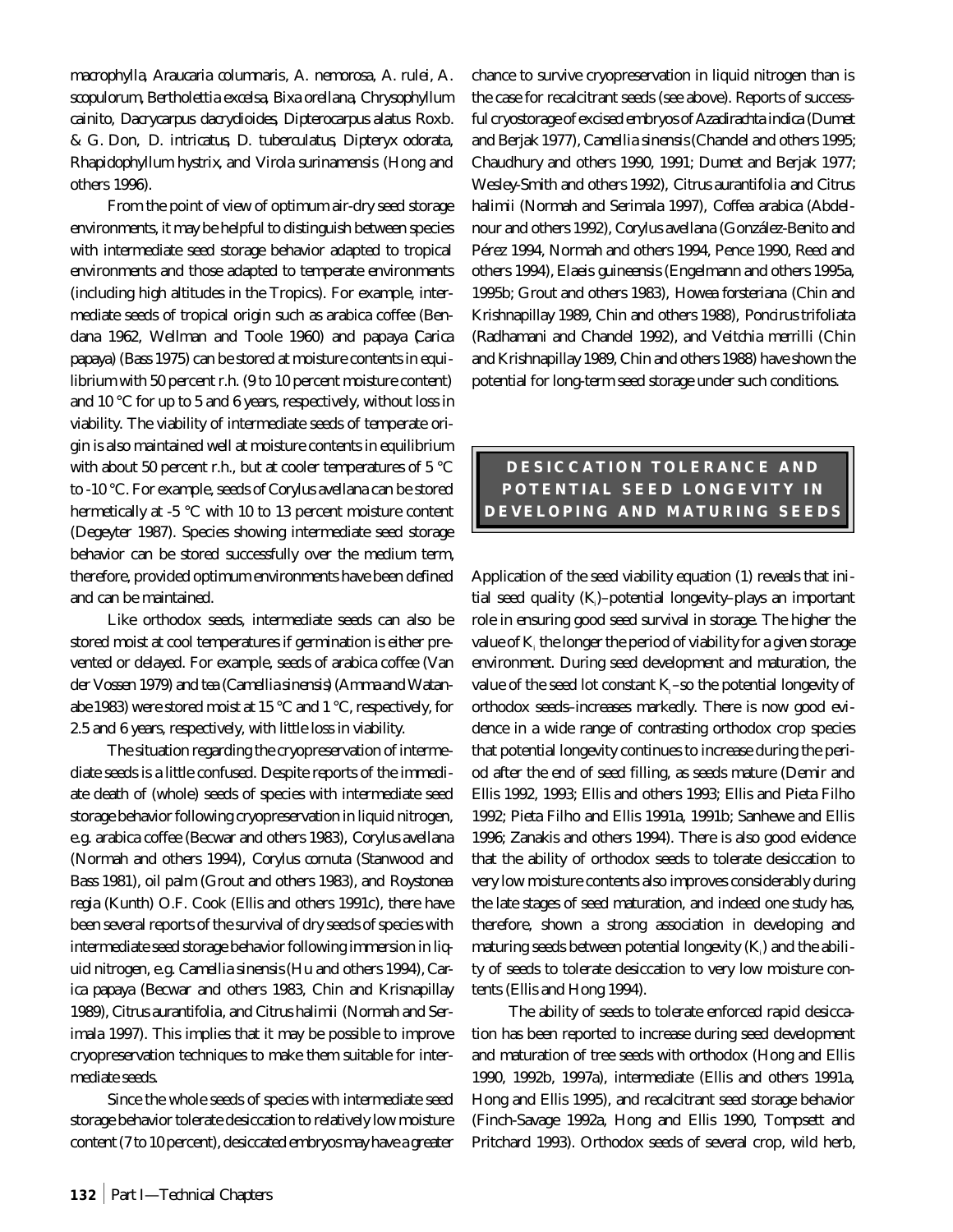and tree species are not able to tolerate rapid enforced desiccation to low moisture contents (4 to 5 percent) until some time after mass maturity [defined as the end of the seed-filling phase (Ellis and Pieta Filho 1992)] once maturation drying has reduced seed moisture content on the mother plant substantially (Ellis and Hong 1994; Fischer and others 1988; Hay and Probert 1995; Hong and Ellis 1990, 1992b, 1997a; Wechsberg and others 1993). Maximum tolerance of rapid enforced desiccation occurs some time after mass maturity, probably at natural dehiscence (Hay and Probert 1995; Hong and Ellis 1990, 1992b, 1997a; Sanhewe and Ellis 1996; Wechsberg and others 1993). In addition, the slow desiccation of immature seeds harvested before mass maturity, and well before maturation drying occurs naturally, enables tolerance of rapid desiccation to be acquired (Dasgupta and others 1982, Hay and Probert 1995, Hong and Ellis 1997a, Kermode and Bewley 1985a, Sanhewe and Ellis 1996). For example, in Norway maple (*Acer platanoides*), rapid drying (by reducing moisture content from 57.3 percent to 9 percent within 1 day, and to 5 percent within 4 days) of the seeds harvested at mass maturity reduced viability from 100 percent to 61 percent and 38 percent at 8.1 percent and 4.7 percent moisture content, respectively, while for seeds that were first dried slowly for 32 days, during which period seed moisture content was reduced from 57.3 percent to 29.9 percent, subsequent rapid drying to 3.5 percent moisture content (within 4 days) resulted in 93 percent viability (Hong and Ellis 1997a). The slow drying of seeds or fruits harvested before or at mass maturity has also been reported to increase seed vigor and potential longevity in several crop and wild species (Hay and Probert 1995, Sanhewe and Ellis 1996, TeKrony and Egli 1997).

In addition, desiccation tolerance also decreases when seeds are initially subjected to conditions under which germination is initiated. For example, prechilling, moist storage, presoaking, fermentation treatment for seed extraction, and seed priming can reduce desiccation tolerance, and hence alter seed storage behavior (see Hong and others 1996). Similarly, seeds that are produced in unfavorable environments may show reduced desiccation tolerance to low moisture contents. For example, seeds of a japonica rice (*Oryza sativa* subsp. *japonica*) produced in a hot environment of 32/24 °C (day/night) showed consistently poorer desiccation tolerance at each stage of maturation drying than those produced in a cooler environment of 28/20 °C (Ellis and Hong 1994).

The above implies that considerable care should be taken when collecting, extracting, and subsequently handling tree seeds. It also implies that further improvements in the success of tree seed storage, particularly in the Tropics, can be expected if greater attention is paid to the timing of seed collection, and to postcollection practices.

### **PREDICTION OF SEED STORAGE BEHAVIOR**

Methods, and indeed feasibility, of seed storage depend upon the seed storage behavior shown by a particular species. A simple, two-stage protocol to determine seed storage behavior has been suggested elsewhere (Hong and Ellis 1996). This task is, however, considerable given that there are about 250,000 species of flowering plants. Estimation of likely seed storage behavior would therefore be helpful, and several approaches to doing this have been developed (Hong and Ellis 1996, 1997b, 1998; Hong and others 1996). No single criterion can provide a satisfactory estimation of likely seed storage behavior, but combining information for at least four of the six factors described below may be worthwhile (Hong and Ellis 1996).

#### **PLANT ECOLOGY**

There appears to be an association between plant ecology and seed storage behavior (Roberts and King 1980; Tompsett 1987, 1992). From information on seed storage behavior collated for almost 7,000 species from 251 families (Hong and others 1996), it is evident that species that show recalcitrant seed storage behavior do not occur naturally in (i.e. originate from) arid habitats, that is desert and savanna. In such environments, the majority of plant species show orthodox seed storage behavior, while a few may show intermediate seed storage behavior. It is clear, however, that further generalizations are not possible. In particular, for example, at the other ecological extreme it is quite clear that not all species native to moist habitats, rain forests, flooded forests, or aquatic environments show recalcitrant seed storage behavior; all three categories of seed storage behavior can be found among the species native to such moist environments.

#### **TAXONOMIC CLASSIFICATION**

Orthodox seed storage behavior can be found in all species within a few families (e.g. Chenopodiaceae, Combretaceae, Compositae, Labiatae, Solanaceae, Pinaceae), or almost all species in others with only a few exceptional species (e.g. Leguminosae, Graminae, Cucurbitaceae, Cruciferae and Rosaceae). However, most families of flowering plants including tree species have species with two (e.g. Anacardiaceae, Dipterocarpaceae, Euphorbiaceae, etc.) or three different categories of seed storage behavior (e.g. Meliaceae). Furthermore, seed storage behavior can differ among species within a genus (Hong and Ellis 1995, Tompsett 1983), or even among sections (Hong and Ellis 1997b).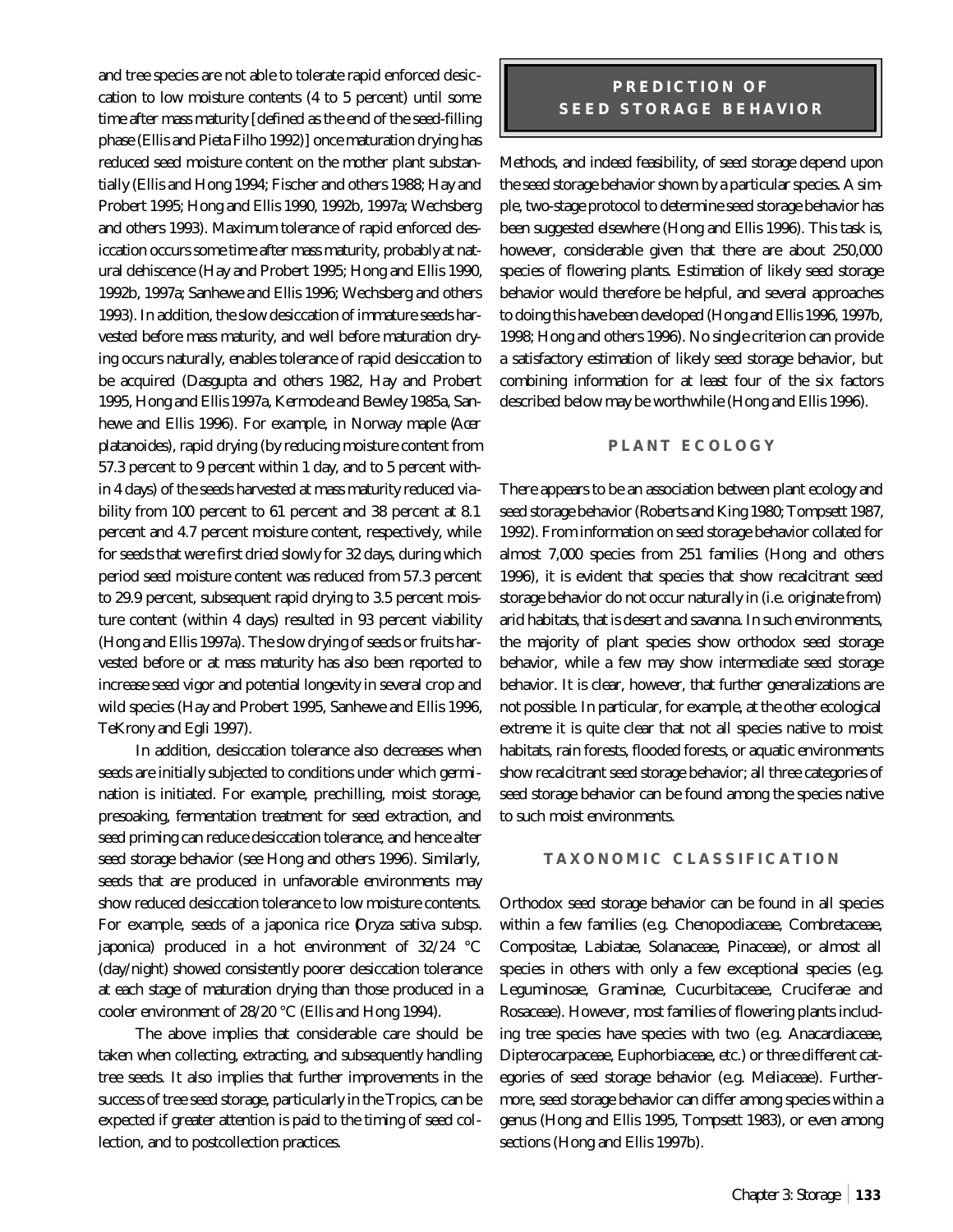



**Fig. 1.** Variation in thousand seed-weight (logarithmic scale) with that for seed moisture content at maturity or shedding (a), or seed shape (b), or ecology (c) and seed storage behaviour among 40 species of Meliaceae. Seed storage behaviour is classified as orthodox (s), intermediate or probably intermediate (n), recalcitrant or probably recalcitrant (u), or uncertain but not recalcitrant (e). The positions **A** and **B** for *Amoora*

*wallichii* and *Turraeanthus africanus*, respectively, in both of which species seed storage behaviour is unknown, are included in order to test the prediction of seed storage behaviour (see text). Key to species: 1, *Aglaia clarkii*; 2, *Azadirachta excelsa* ; 3, *Azadirachta indica* ; 4, *Carapa guianensis*; 5, *Carapa procera*; 6, *Cedrela mexicana* ; 7, *Cedrela odorata*; 8, *Cedrela toona*; 9, *Chukrasia tabularis*; 10, *Dysoxylum*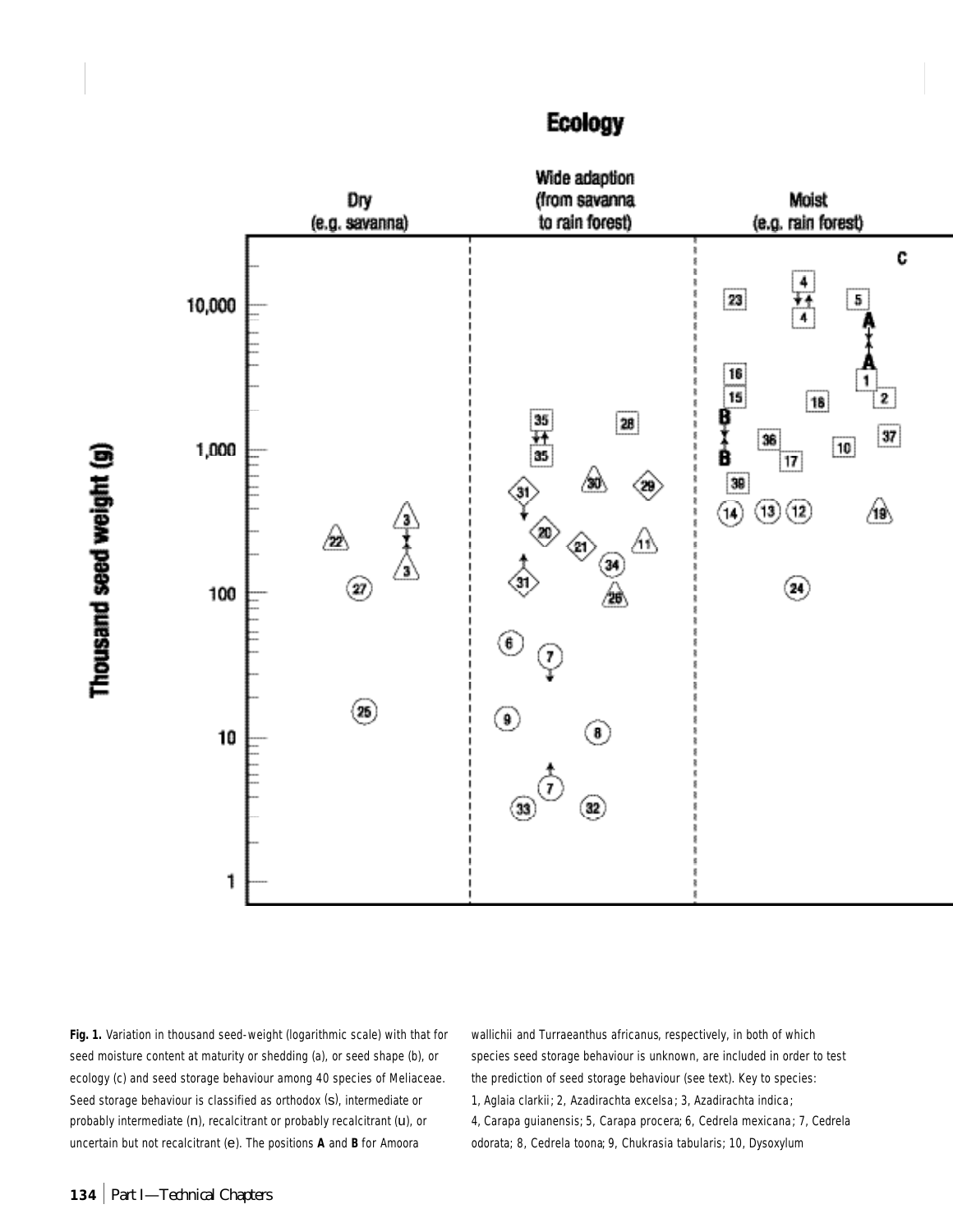# Seed shape

# Moisture content



*cauliflorum*; 11, *Ekebergia senegalensis*; 12, *Entandrophragma angolense*; 13, *Entandrophragma candollei* ; 14, *Entandrophragma utile* ; 15, *Guarea cedrata* ; 16, *Guarea sp.*; 17, *Guarea sp. nov (G. glabra)*; 18, *Guarea thompsonii* ; 19, *Khaya anthothean* ; 20, *Khaya grandiofoliola*; 21, *Khaya ivorensis* ; 22, *Khaya senegalensis*; 23, *Lansium domesticum*; 24, *Lovoa trichiloides*; 25, *Melia azedarach*; 26, *Pseudobersama*

*mossambicensis* ; 27, *Pseudocedrela kotschyi* ; 28, *Sandoricum koetjape* ; 29, *Swietenia humilis* ; 30, *Swietenia macrophylla* ; 31, *Swietenia mahagoni*; 32, *Toona australis* ; 33, *Toona ciliata*; 34, *Trichilia americana*; 35, *Trichilia emetica*; 36, *Trichilia martineaui*; 37, *Trichilia megalantha*; 38, *Trichilia monadelpha* ; 39, *Trichilia prieuriana*; 40, *Trichilia tessmannii*. From Hong and Ellis 1998.